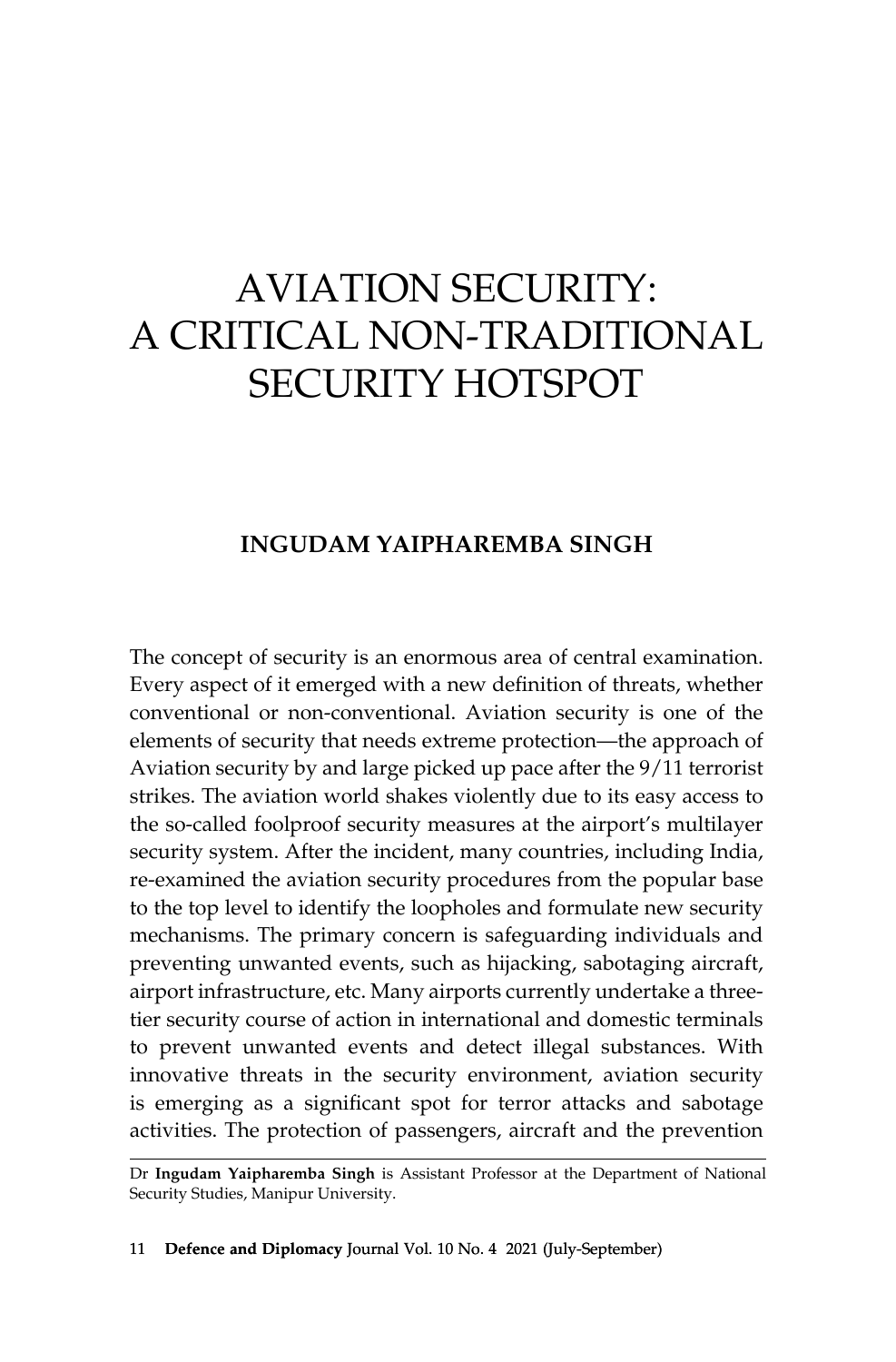of destruction from hijacking is a considerable apprehension for the authorities to deal with. The study intends to highlight the security paradigm of India's aviation sector in the 21st century acknowledging its increasing importance and dependency.

Aviation security systems are multilayered systems that employ a variety of approaches and combat various aviation threats. A robust, multilayered approach is a necessary component of a properly designed attack-resistant design.1 Aviation security is, by definition, a collection of materials and human resources, a countermeasure designed to combat unlawful interference with aviation. Its goal is to keep passengers, flight attendants, airport staff, airline staff and the public safe from criminals. Aviation security is primarily regulated by international and national regulations and industry bodies, including the International Civil Aviation Organization (ICAO), the International Air Transport Association (IATA), and the Civil Aviation Security Regulations. Annex XVII of the ICAO Chicago Convention serves as the basis for all aviation security rules and regulations.

Aircraft are the economic lifeline of global commerce. Today's society relies heavily on aviation to execute transactions. Aviation security experts understood that a combination of activities could have overall effectiveness against an attack, preventing catastrophic events. As a result, all levels of protection are expected to reach their full potential, resulting in the highest level of deterrence available when used in conjunction with other layers of protection. As a result, the primary goal of aviation security is for security personnel at every level to strive for maximum efficiency within the scope of their responsibilities. To approve a plan, it is important to understand everyone who is attacking. If the target is sufficiently valuable, the readiness is developing new strategies to achieve the target, especially by designing systems with interim complementary capabilities to detect and defend against system failures or terrorist threats. Various screening steps are in place to identify weapons and other dangerous goods carried by individuals, for example, hijacking aircraft or damaging airport infrastructure. A security

<sup>1.</sup> Bartholomew Elais, *Airport and Aviation Security: U.S. Policy and Strategy in the Age of Global Terrorism* (Boca Raton, FL: CRC Press, 2009).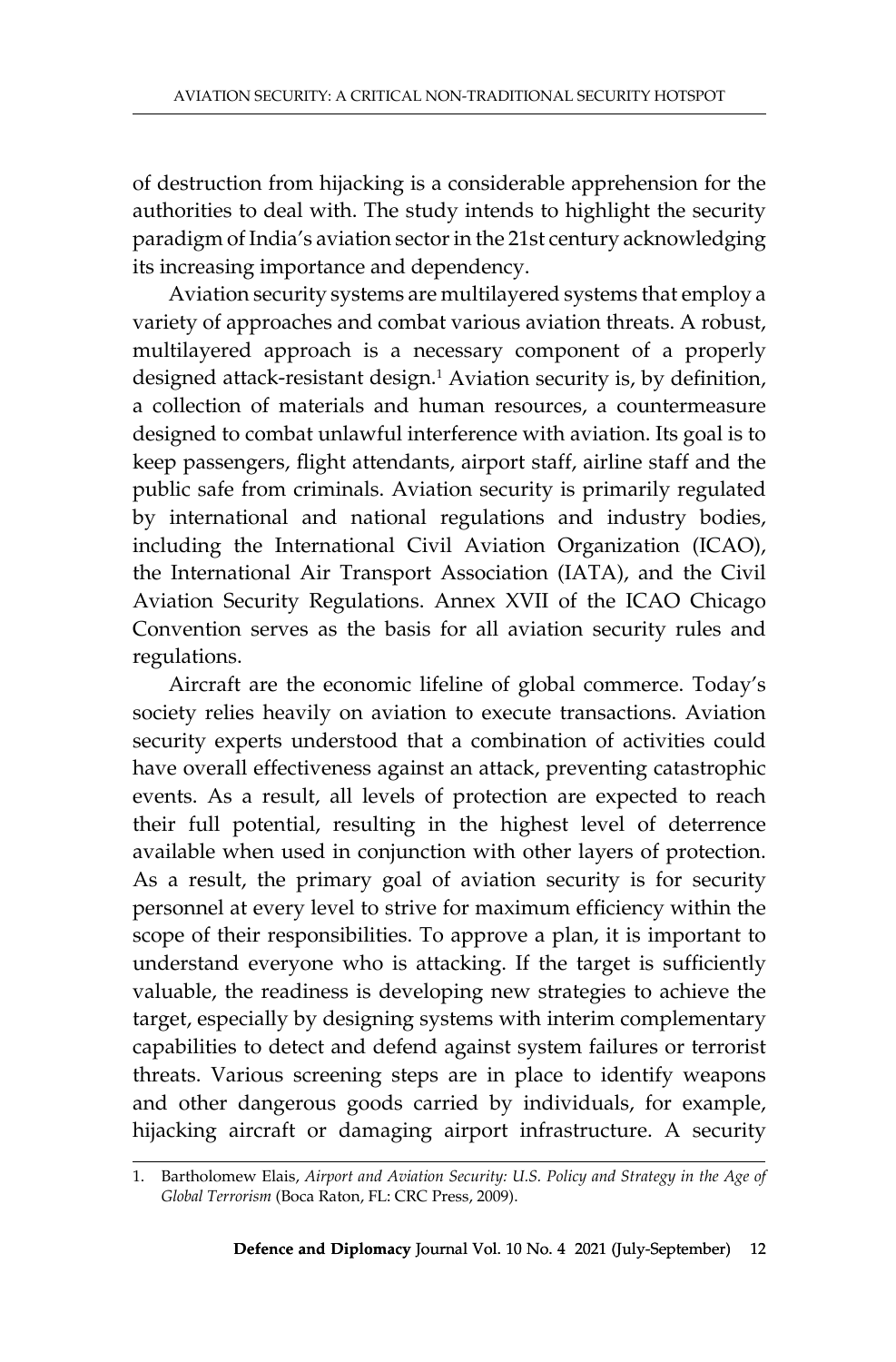system is a complex system, but it is fundamentally a human system. Humans design systems to defend against threats that other humans have. As a result, the performance of individuals in various roles, including security screeners and aviation marshal intelligence analytics, pilots and flight attendants, is critical. The multiple layers of embedded systems that make up the entire aviation security system aim to deter attacks against complementary aerial targets.<sup>2</sup> In addition to the human side, individuals who perform and manage security operations contribute significantly to system vulnerabilities. Understanding human variables such as performance, errors, and organisational issues that affect system performance is essential for building a robust security system.

The aviation industry and governments are taking steps to ensure passenger safety, and commerce is currently providing information to other corporate sectors of the economy. As a result, the primary task of aviation professionals is to achieve security while protecting the vitality of the industry and the rights of people.<sup>3</sup> The basics and practical strategies of airport security are easy to understand. Despite the latest knowledge and security procedures, airports are vulnerable to terrorist attacks, and perpetrators are constantly looking for new ways to bypass security measures.

#### *Aviation Security in India*

In India, after the Kandahar hijacking, aviation security is taken as a priority to speed up technological advancement and equipment. As a result, a more stringent but passenger-friendly security check-up was adopted without compromising the ease of the passengers. Thus, India also introduced an anti-hijacking policy to fight any episode of aircraft hijacking.

The Bureau of Civil Aviation Security (BCAS) is the single entity in charge of policy concerns in aviation security. The Central Industrial Security Force is responsible for airport security (CISF).<sup>4</sup> The Government of India has also provided \$7.62 million to the Civil

<sup>2.</sup> Ibid., p. 19.

<sup>3.</sup> Jeffery Price, *Practical Aviation Security: Predicting and Preventing Future Threats* (USA: Butterworth-Heinemann, 2012).

<sup>4</sup>**.** Manju V., "Airport operators give security a pass, allow entry in crucial areas", June 9, 2010, at http://timesofindia.indiatimes.com/. Accessed on May 15, 2021.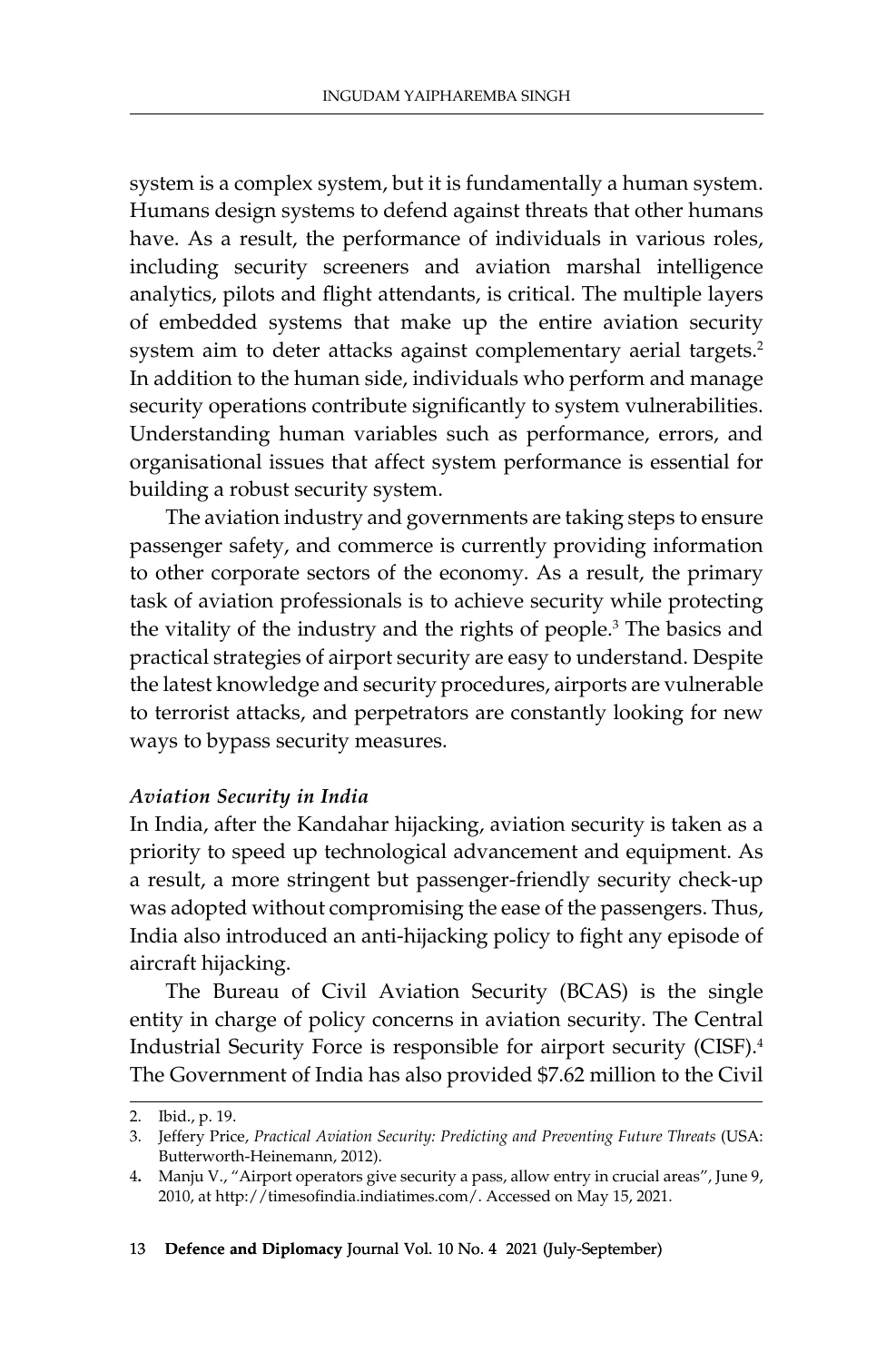Aviation Safety Authority to meet the expenditures of the Coalition Budget for the fiscal year 2019.

India has stringent measures to ensure that international aviation laws governing cargo and passenger security are obeyed in letter and spirit. Baggage and persons are thoroughly checked to detect and identify dangers. The primary threat in the aviation industry is improvised explosive devices, hijacking, and sabotage; but, given the rising complexity of the aviation industry, cybersecurity, car bombs, errant drones, and soft perimeters must also be considered. Surveillance equipment, perimeter security equipment, X-ray screening systems for cargo, explosive trace detector systems for explosives in cargo and baggage, and CISF canine explosive detection teams and human intelligence are currently used in aviation security in India. Security personnel also include equipment, such as explosion-proof cargo containers, stricter boundary intrusion detection and evaluation systems, computed tomography scanners, and neutron-based technology scanners, the same new sophistication as liquid explosives detectors and IED jammers. Consider an X-ray scanner that has been used.<sup>5</sup> Also, in India, the human intelligence element of aviation security is crucial to solving all problems. CISF staff at airports across the country have realised that several initiatives have provided complete evidence of efficiency against all threats and prevent unwanted events. Therefore, all levels of protection are highly valued for achieving maximum efficiency and maximum deterrence in harmony with other protective measures.

The hijacking of aircraft has happened 12 times in India to date. On December 24, 1999, the last hijack occurred when an Indian Airlines flight IC-814 was seized back to Delhi from Kathmandu via Amritsar and Lahore.<sup>6</sup> It took the Indian government five years after the incident to establish an anti-hijacking policy. The policy, adopted by the Cabinet Committee on Security (CCS), says that foreign-registered aircraft hijacked in Indian airspace are not allowed to land. Instead, the aircraft must escape safely and quickly from Indian territory. Air

<sup>5.</sup> National Academy of Sciences, National Institute for Advanced Studies, *India-United States Cooperation on Science and Technology for Countering Terrorism* (New Delhi, India: National Academies Press, 2014).

<sup>6.</sup> Maya Sharma, *The hijacking of Indian Airlines flight IC-814*, August 30, 2009, at http:// www.ndtv.com/. Accessed on May 15, 2021.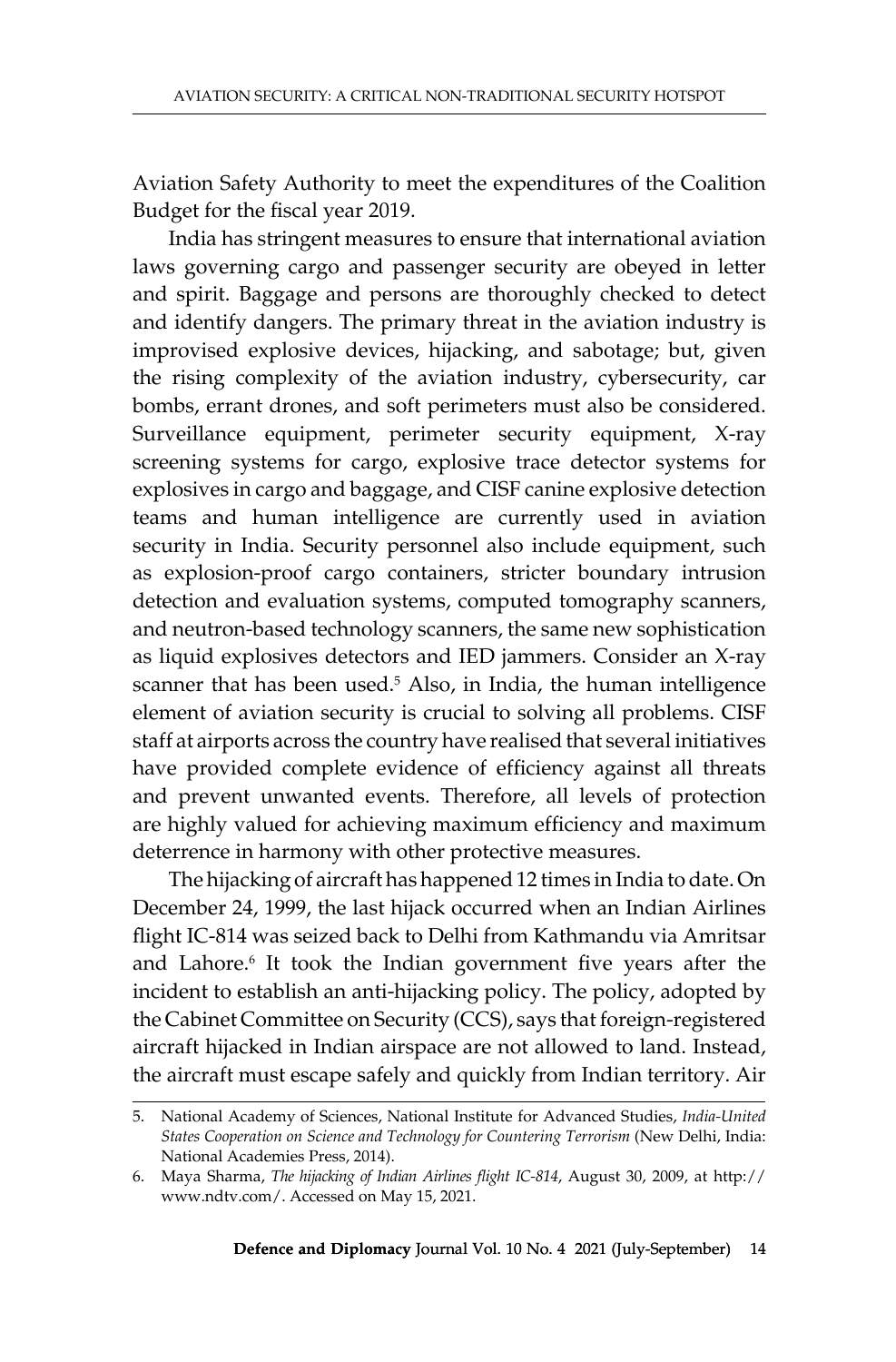Force jets accompanying the aircraft ensure that the airspace of the hijacked plane is cleared between 25 nautical miles. However, this strategy complied with international obligations by allowing planes to land when fuel was running out. If a registered aircraft is hijacked in India, the protocol is to land at an Indian airport. CCS's ruling clearly shows the need to take all measures to prevent hijacked jets from taking off again after landing at Indian airports. Airport staff try to secure the aircraft and not take off under such circumstances. Upon receipt of a hijacking alert, the Air Traffic Control (ATC) Watch Surveillance Supervisor (WSO) should contact the Joint Control and Analysis Centre (JCAC), where Indian Air Force (IAF) officers are stationed. JCAC will investigate the issue with support from ATC, and the IAF will be notified immediately.<sup>7</sup> Efficient decision-making requires adherence to the chain of command at any cost. The WSO summons the Central Committee and is led by the Director of Civil Aviation (DGCA) after the aircraft has been designated 'Rogue'. This triggers various processes to act as the Committee of Secretaries on Air Hijacking (COSAH) Crisis Management Group and the CCS as the final decision-making body. COSAH and CCS, in cooperation with the appropriate ministries, are expected to implement directives to the decision-making bodies of the Central Committee.<sup>8</sup>

It must first determine if the hijacked aircraft will hit a strategic target, according to rules set for direct action against an aircraft. For this evaluation, a three-stage categorisation procedure has been developed: First, a *Doubtful Aircraft* occurs when an aircraft deviates from its assigned path, fails to comply with ATC orders, and its transponder fails to react. Second, a *Rogue Aircraft* disregards Air Traffic Control and continues to deviate. It turns off its transponder and does not respond to radio communication. Third, *Threat Aircraft* arises when a rogue aircraft ignores ATC warnings or fighter aircraft and whose flight route intersects with critical objectives, such as highprofile governmental buildings, installations, and so on.<sup>9</sup> When a plane is designated as a "Threat Aircraft", the decision is to fire active countermeasures. The CCS is in charge of carrying out such a decision.

<sup>7.</sup> See "Report of the committee on a road map for the civil aviation sector", Government of India: Ministry of Civil Aviation, October 2004.

<sup>8.</sup> Ibid.

<sup>9.</sup> Samantha, Pranab Dhal.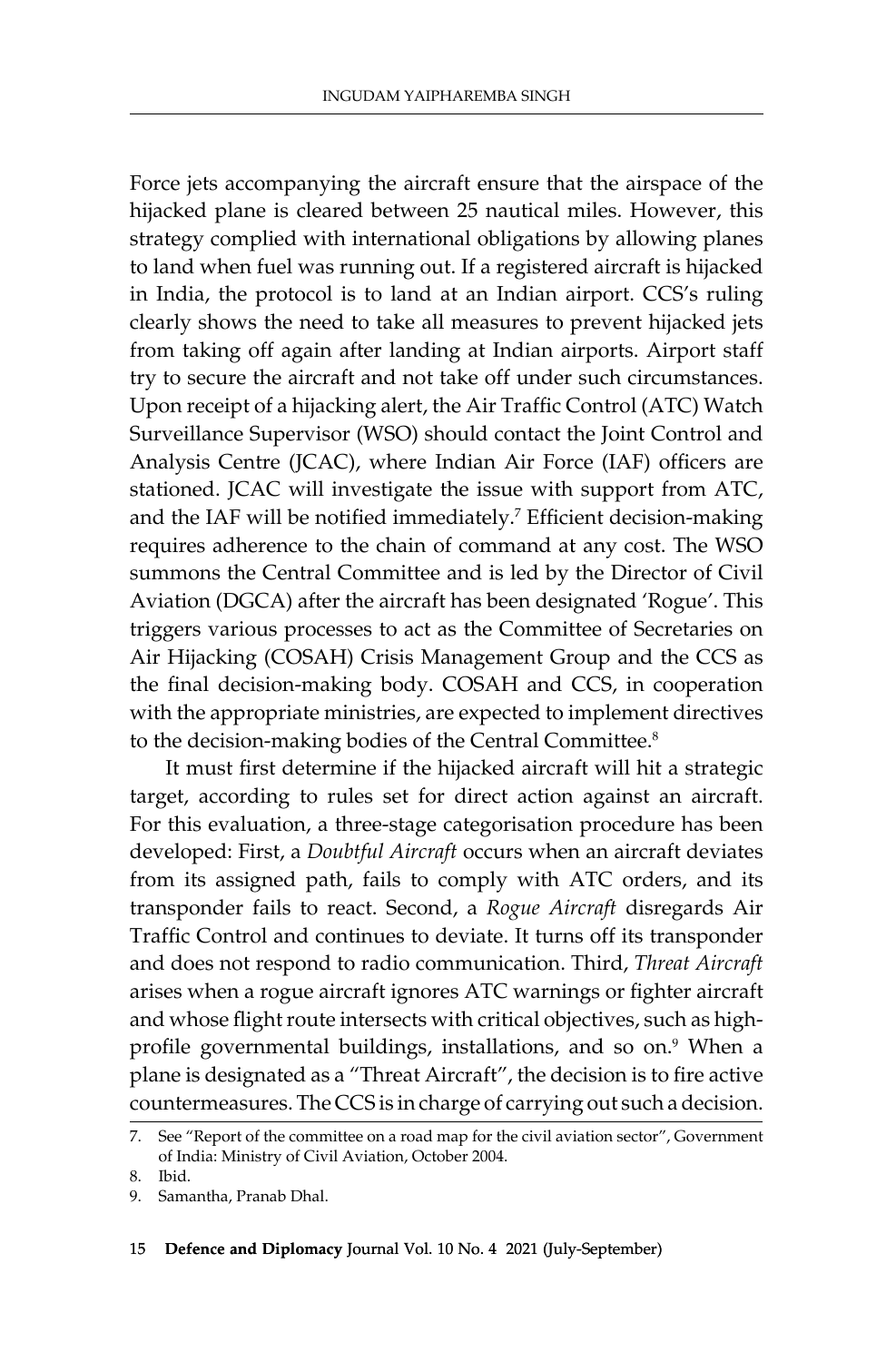However, there are instances when a jet may turn a danger during landing or taking off, leaving the Indian Air Force with extremely little reaction time; in such cases, the Indian Air Force chooses.<sup>10</sup> Air Headquarters chooses to label a 'Rogue' aircraft a threat. However, the doctrine states that the pilot of the trailing fighter aircraft will not make independent judgments. While executing an interception operation, fighters must maintain a distance of more than 500 feet from the hijacked aeroplane.<sup>11</sup>

Large aircraft are an essential asset of civil aviation. Today's threats are increasing and are spreading to all airports operated by large airliners. Recently, threats have increased in the development of missile technology. Complete for non-technical crews, explaining threat technologies, detection systems and methods to address the potential for future developments, such as today's SAM (Surface-to-Air Missile) technology and armed drones. It is imperative to provide good guides and referrals for technicians. Countermeasures will be revealed not only tactically but also scientifically. Evaluations should be made due to the increased risk of MANPAD (Man-Portable Air Defence System), UAV (Armed Drones or Unmanned Aerial Vehicle), infrared technology, and the necessary response procedures to be implemented on private platforms as well. In particular, it is essential to explain the issues of flight platform robustness and viability during take-off and access landings. The goal is to support the operation of large aircraft that can meet the new requirements of formal civilian operations of traditional and non-traditional threats.

### *Strengthening Airport Security*

Aviation exists as a choice target to cause substantial loss of life, disrupt connectivity between countries, regions, cities, etc., and cause economic damage and successful countermeasures. However, there remain vulnerabilities and loopholes that terror groups continue to exploit; among the key concerns, they can sneak improvised explosive devices into airports and onto aircraft. Cybersecurity is also a significant concern as airport systems and infrastructure. Aviation

<sup>10.</sup> Gautam Sen, *Conceptualizing Security for India in the 21st Century* (New Delhi: Atlantic Publishers, 2007).

<sup>11.</sup> Ibid., p. 71.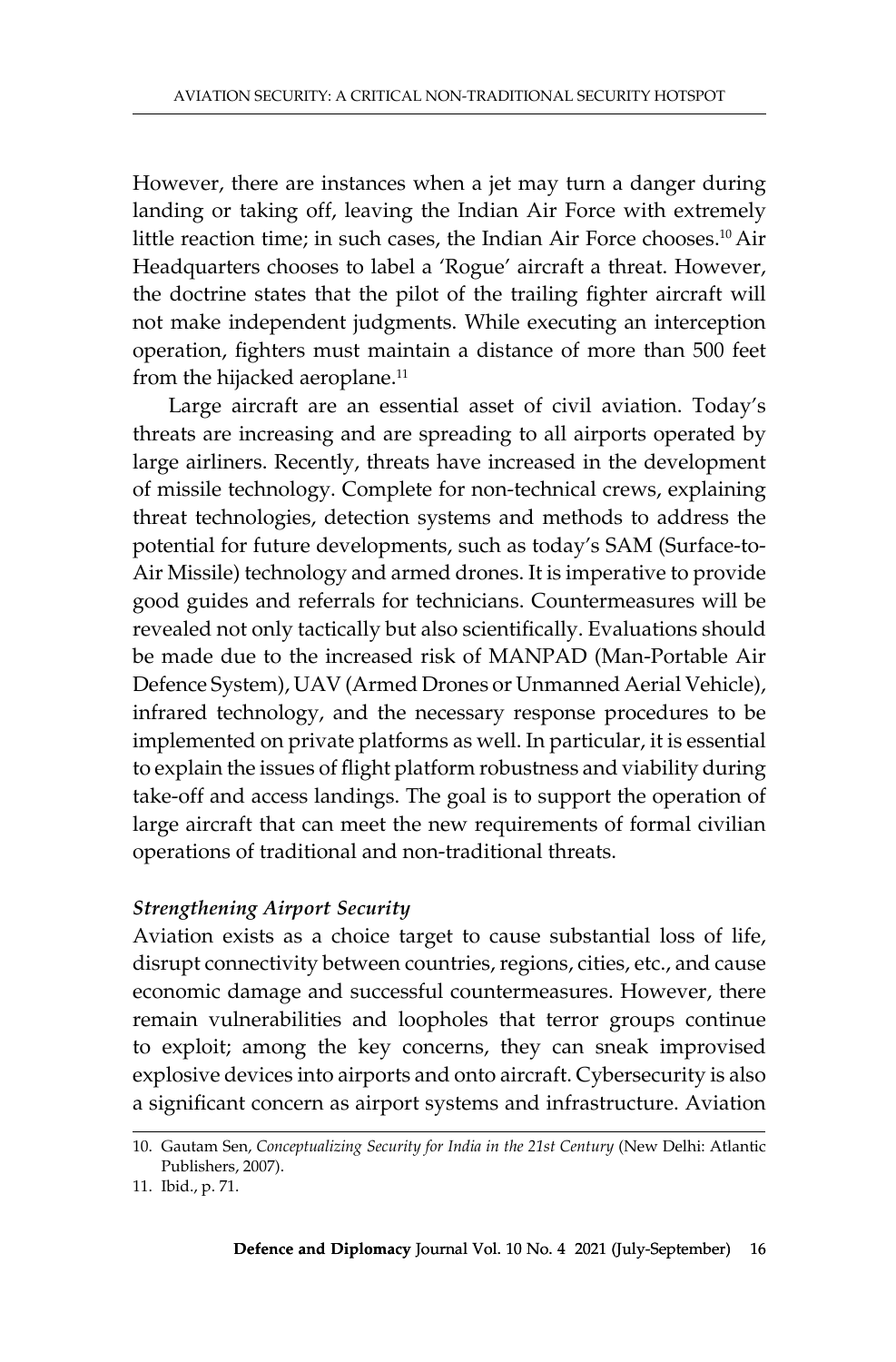infrastructures are increasingly reliant on computers and information technology that increase their exposure to cyber threats. The concerns over terror threats don't just extend to safety and security; they also can hit the economy. For example, some 50 per cent of international tourism occurs through the aviation industry, and it accounts for 35 per cent of the value of international trade. Countermeasures are in place to address threats, but much focus has been on the air side in recent years. ICAO and its partners are looking to address the dangers on the land side more intensely, so airport security is the focal point. There are measures underway to bring in law enforcement agencies, security forces and the airport authority, and airport vendors to implement countermeasures. Other areas include better information sharing, better coordination among countries and their aviation authorities, and better passenger data collection to prevent or limit the movement of suspected individuals.

Active countermeasures are being developed in the aviation sector to analyse current threat scenarios, covering various aspects to strengthen airport security infrastructure from threats. Regulations target airport perimeter fences and access control points. This is an example of a physical security countermeasure used to restrict and control access to security-critical areas. Monitoring systems focus on terminal areas surrounding aircraft, the airport, and other critical areas and monitor activity throughout the airport premises. Identity and access control systems are used to verify the entitlement information of individuals authorised to access the airport's property and facility areas and sensitive locations. Finally, services such as background checks that evaluate individuals needing access to restricted areas of airports and aircraft against terrorist watchlists and criminal databases of individuals requiring access to airports and aircraft restricted areas, etc.<sup>12</sup>

Other features to which Passenger Name Record (PNR) data contribute significantly include expediting customs and immigration processing at airports, facilitating passenger flow, and preserving passengers' legal rights.13 PNR data is an essential

<sup>12.</sup> Bartholomew Elais, n. 1.

<sup>13.</sup> Ruwantissa Abeyratne, *Aviation Security Law* (USA: Springer Science & Business Media, 2010).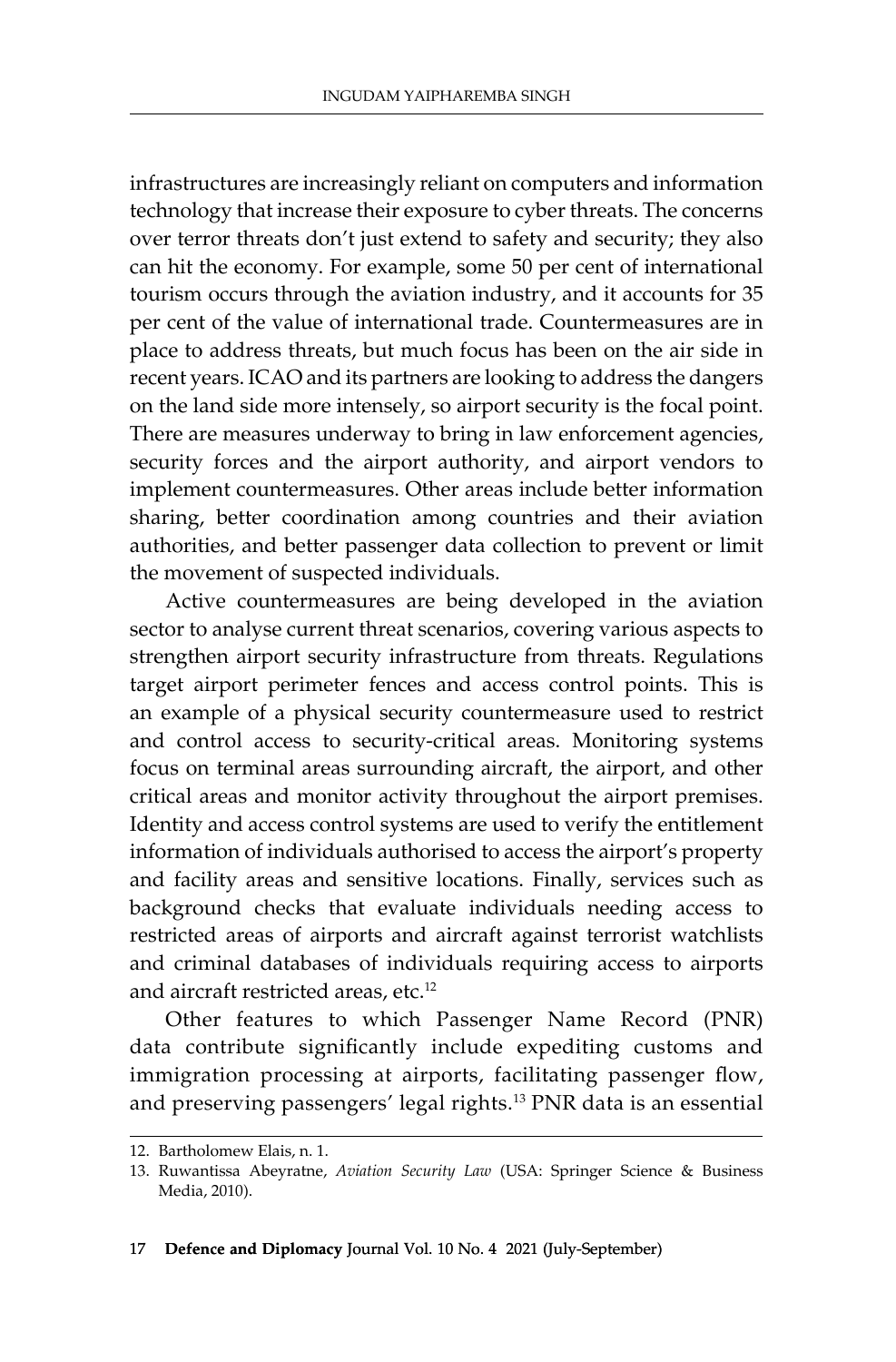instrument in assuring aviation security, which is why it is required to be submitted in advance. In addition, the data is essential for the threat assessment values derived from the analysis of PNR data in the fight against terrorism and the possibility of unlawful interference.14 The data primarily helps security officers identify potentially high-risk passengers through PNR data analysis, improve aviation security, and prevent international crime, including militants and other border-like crimes and organised crime.<sup>15</sup> Aviation experts also support the use of more biometrics in security systems. Biometrics is a method for identifying people who have evaluated some unique biological properties. All unique identifiers are fingerprints, hand measurements, earlobe measurements, retina and iris patterns, voice waves, DNA and hand signatures.<sup>16</sup> These identities may give the essential information, and biometrics' technical application to improve aviation security is accurate and straightforward.

The biometrics/biostatistics approach also applies to aeroplane pilots who have comparable identical equipment. The pilot must validate the biometric identification procedure to ensure the validity of personal identity and to eliminate duplication. Similarly, passengers might perform the technique during screening before approaching the gate and boarding the aircraft. The authentication process permits accurate passengers in real-time and allows airline personnel to figure out who has checked in but not boarded the plane. A related feature of this system allowed airline personnel to match passengers with their respective luggage. Possibly, the bags for an un-boarded passenger can be identified and removed before flight. Finally, it can extend the use of biometrics or biostatistics to facial recognition. Facial biometrics can scan individuals in a crowd as they pass through a security checkpoint. The system can compare a scanned face instantaneously with an already stored database of suspected criminals within a matter of seconds.<sup>17</sup>

<sup>14.</sup> Ibid.

<sup>15.</sup> Ibid.

<sup>16.</sup> Margaret Rose (n. d.), *Biometric verification*, at http://searchsecurity.techtarget.com/. Accessed on May 18, 2021.

<sup>17.</sup> Sarosh R. Khan, Cletus C. Coughlin and Jeffrey P. Cohen (eds.), *Aviation Security and Terrorism: A Review of the Economic Issues* (St. Louis: Federal Reserve Bank Press, 2002), pp. 6-7.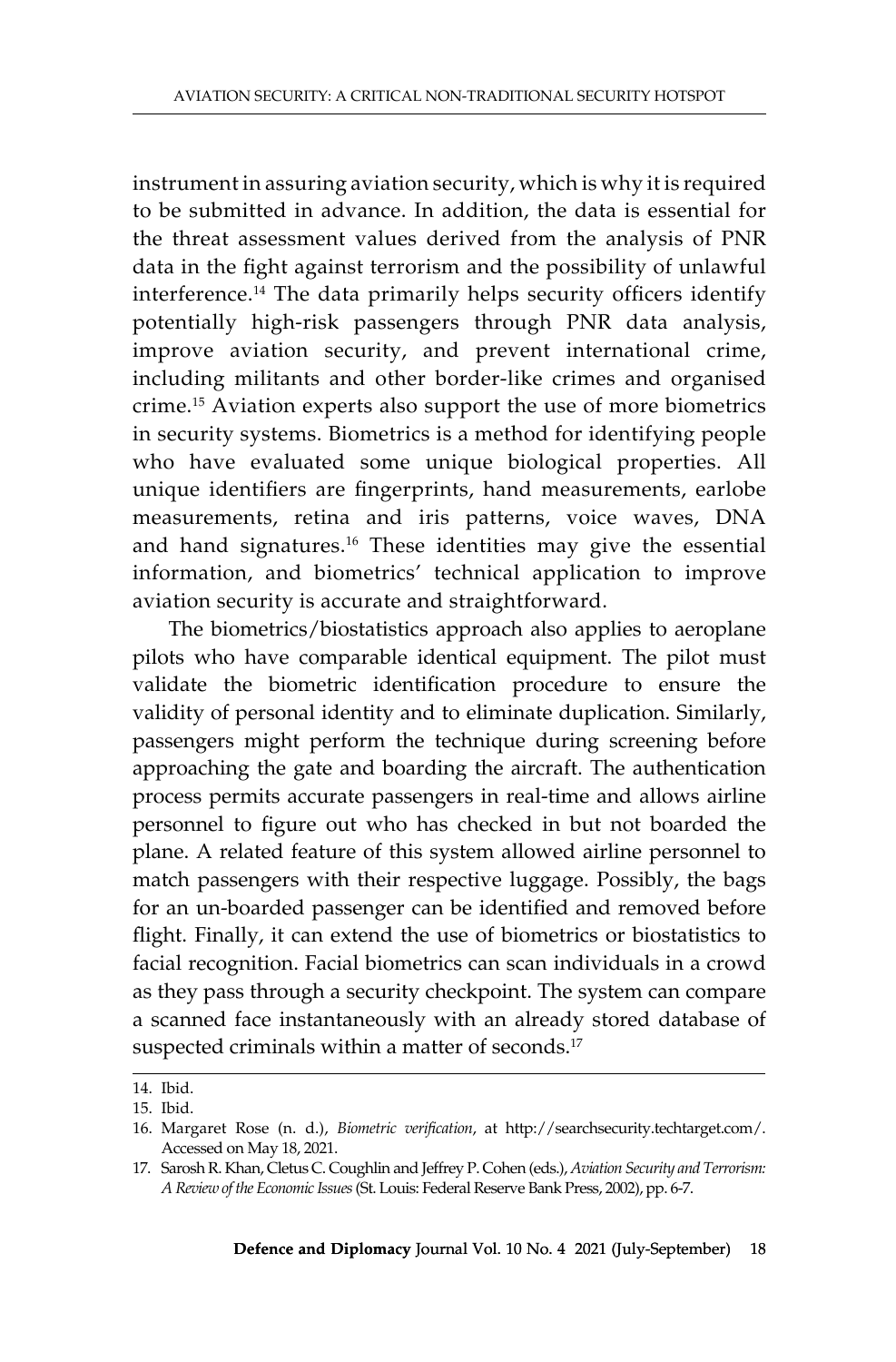The use of sophisticated technology is not merely a technology issue but also a matter of cost. In assessing the costs and benefits of using new technology, various non-technical questions can influence whether one should employ a particular technology. First, health issues arise because using a technology implanted in a machine, particularly one that releases radiation, might harm some individuals. Even the perception that the technology may be hazardous could create undesirable financial effects for the industry. Second, the use of technology needs concerns about official and privacy issues. For example, the technology can violate an individual's guarantee against complex searches. Although the security search is legal, it might deter potential travellers from uncomfortable feelings about personal information. Also, many are concerned about physical scans that produce images. Finally, the function of equipment increases space problems of their volume and the lines of passengers. In some instances, the technology can support airline personnel in meeting their timetables and increase passenger handiness. So far, it shows that the greater the threat, the greater the patience and inconvenience travellers have to endure.<sup>18</sup>

Another proactive approach is arming the pilot of the aircraft. However, various issues need to be solved before such transformation could take place. Like qualifications and training, the pilots need to carry weapons, control and supervise pilots' carriage of firearms, types of small armed weapons have to be selected, and how the gun needs to be kept, concealed, and transported, modifications to the aircraft required, and the cost to arm the pilots. Each issue has to be dissected and studied for the full potential of the arming procedures. Also, a range of questions emerges, whether pilots' involvement would be entirely voluntary or should store the firearm between flights. Nevertheless, these attempts generally maximise the effectiveness of any programme to arm the pilot while minimising its risk to safety and security.19

The Communications, Navigation and Surveillance (CNS) system provides data to air traffic controllers to ensure aircraft removal and

<sup>18.</sup> Ibid., pp. 7-8.

<sup>19.</sup> Jennifer Zella, *Aviation Security: Current Issues and Developments* (New York: Nova Science Publishers Inc., 2003).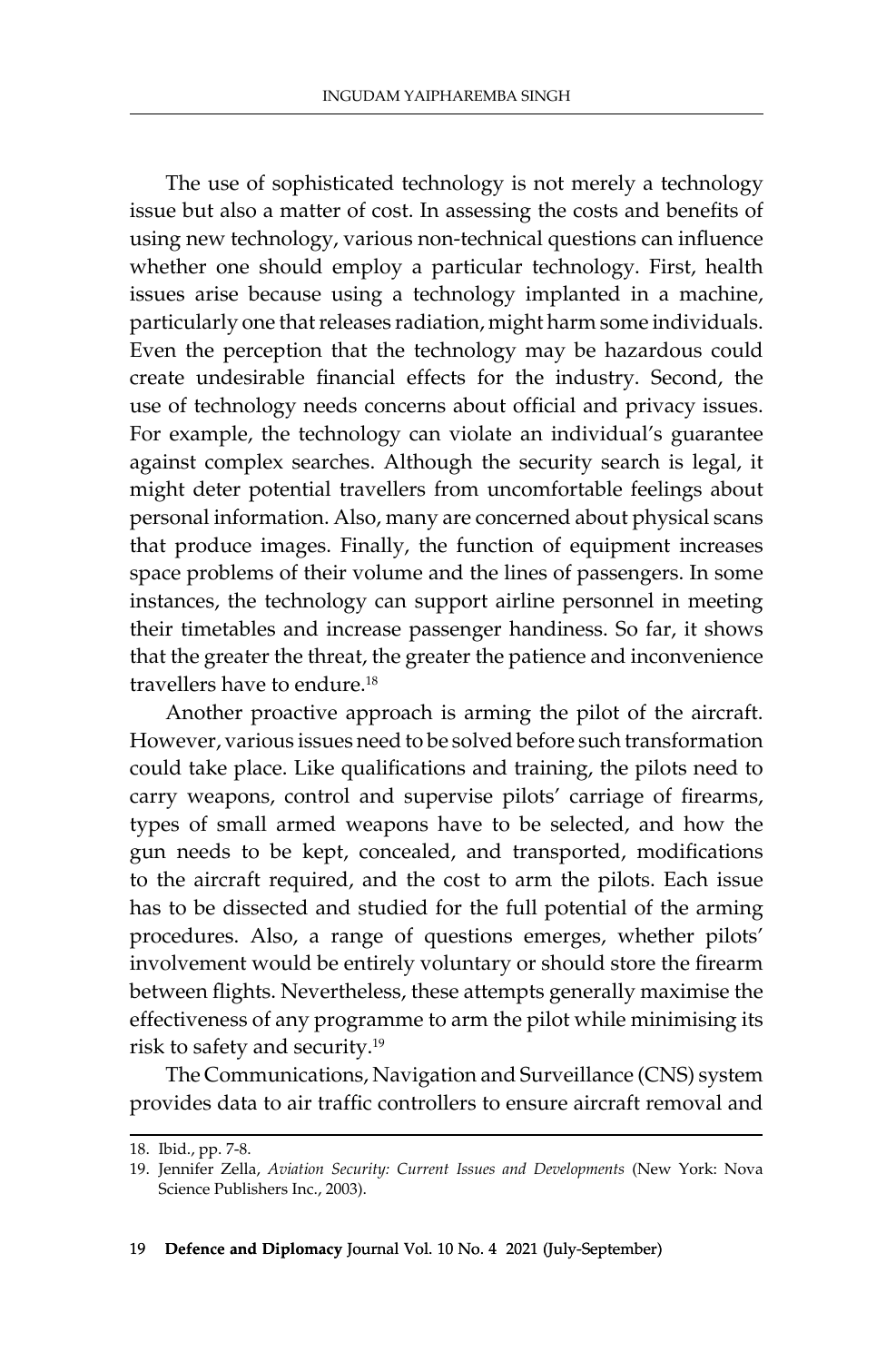actual airspace operation, supporting the crew for safe operation. Air Traffic Management (ATM), especially radar systems that enable Air Traffic Control (ATC), must be fully operational, especially when providing ATC services in low altitude, remote or maritime areas. When service cannot be provided from sea and remote locations, in bad weather, limited-service limits the supply of replacement parts to keep the system running, and there are no restrictions on surveillance systems, such as old equipment. Make sure that. Aircraft surveillance systems, especially air traffic management, are essential in the aviation industry.

## **Conclusion**

Today's aviation security is a reaction mechanism to developing threats and detected assaults. The necessity of keeping hazardous people and substances from boarding an aeroplane cannot be overstated. A similar approach may result in dangerous dissemination to the most vulnerable elements of the air transportation system. Since the beginning of the 21st century, aviation has been changing drastically. New technologies and fresh means are transforming the industry, which requires adjusting the latest security system. The concept of layered security is a defining characteristic of aviation security. Using interwoven and multiple layers build in redundancy. If one layer fails, another one comes into play. The layered security model explains how various layers complement and reinforce each other, preventing any disastrous failure if a threat can cross any one of the layers. Today's aviation security system needs enhancement with further layers capable of addressing emerging concerns and facilitating a holistic end-to-end security concept. Real-time airport security systems continuously provide the security levels required by airport infrastructures while making the passenger experience comfortable and fluid in transit from public to boarding gates. The systems integrate the security procedures at the airport, ensuring fluid passenger experiences at the checkpoints. A blend of operational, technical, and management measures will form a flexible set of layers to prevent and respond to new attack methods. Intelligent and adaptive measures are required to meet the challenges of changing threats and emerging vulnerabilities while strengthening the flexibility of the